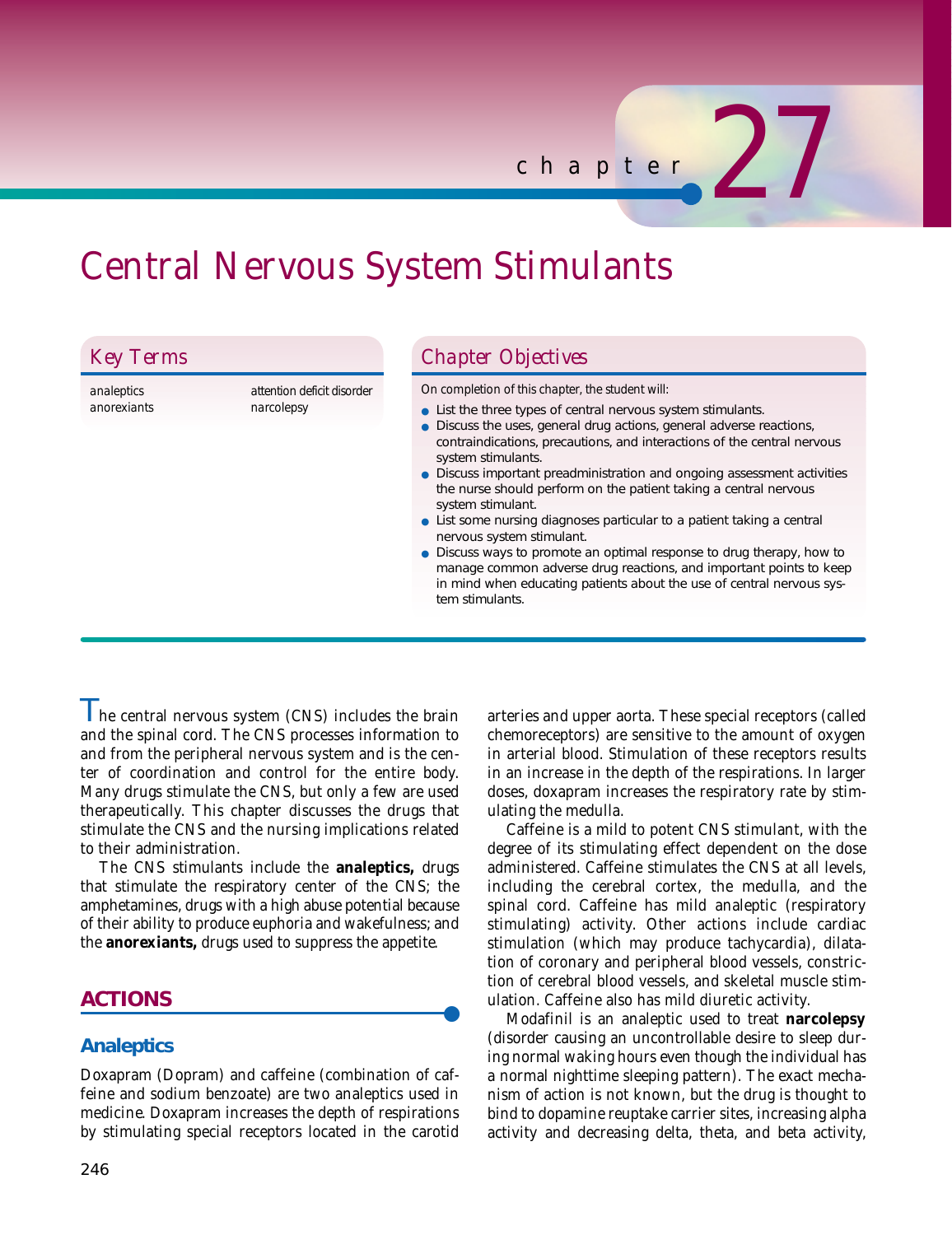thereby reducing the number of sleepiness episodes. It is not associated with cardiac and other systemic stimulatory effects of the other CNS stimulants.

#### **Amphetamines**

The amphetamines, such as amphetamine, dextroamphetamine (Dexedrine), and methamphetamine (Desoxyn), are sympathomimetic (ie, adrenergic) drugs that stimulate the CNS (see Chap. 22). Their drug action results in an elevation of blood pressure, wakefulness, and an increase or decrease in pulse rate. The ability of these drugs to act as anorexiants and suppress the appetite is thought to be due to their action on the appetite center in the hypothalamus.

#### **Anorexiants**

The anorexiants, such as phentermine and phendimetrazine, are nonamphetamine drugs pharmacologically similar to the amphetamines. Like the amphetamines, their ability to suppress the appetite is thought to be due to their action on the appetite center in the hypothalamus.

## **USES** ●

The CNS stimulants have limited use in medicine. Examples of CNS stimulants are given in the Summary Drug Table: Central Nervous System Stimulants.

### **Analeptics**

Doxapram is used to treat drug-induced respiratory depression and to temporarily treat respiratory depression in patients with chronic pulmonary disease. This drug also may be used during the postanesthesia period when respiratory depression is caused by anesthesia. It also is used to stimulate deep breathing in patients after anesthesia.

Caffeine and sodium benzoate are administered intramuscularly or intravenously as part of the treatment of respiratory depression caused by CNS depressants, such as narcotic analgesics and alcohol. Because caffeine also has other effects, such as constriction of cerebral arteries and stimulation of skeletal muscles, the use of caffeine for this purpose has largely been replaced by narcotic antagonists for respiratory depression caused by narcotic overdose or other drugs with greater analeptic activity (eg, doxapram). Orally, caffeine, either as a beverage (coffee, tea) or in nonprescription tablet form, may be used by some individuals to relieve fatigue. Caffeine also may be included in some nonprescription analgesics. Modafinil is use to treat narcolepsy to decrease the number of sleepiness episodes during the day.

#### **Amphetamines**

Amphetamines may be used in the short-term treatment of exogenous obesity (obesity caused by a persistent calorie intake that is greater than needed by the body). However, their use in treating exogenous obesity has declined because the long-term use of the amphetamines for obesity carries the potential for addiction and abuse.

These drugs may also be helpful in the management of narcolepsy, a disorder manifested by an uncontrollable desire to sleep during normal waking hours even though the individual has a normal nighttime sleeping pattern. The individual with narcolepsy may fall asleep from a few minutes to a few hours many times in one day. This disorder begins in adolescence or in the young adult and persists throughout life.

Amphetamines are used to manage **attention deficit hyperactivity disorder** (ADHD) in children. Children with this disorder exhibit a short attention span, hyperactivity, impulsiveness, and emotional lability. The condition is more prevalent in boys than in girls and poses a problem with school and learning, although these children are usually of normal or above average intelligence. How amphetamines, which are CNS stimulants, calm the hyperactive child is unknown. These drugs reduce motor restlessness, increase mental alertness, provide mood elevation, produce a mild sense of euphoria, and reduce the sense of fatigue. In addition to taking a CNS stimulant, the child with ADHD may also need psychotherapeutic counseling.

### **Anorexiants**

Phendimetrazine and phentermine are chemically related to the amphetamines and are used for short-term treatment of exogenous obesity. These drugs are available only by prescription and have addiction and abuse potential. Some nonprescription diet aids contain phenylpropanolamine, an adrenergic drug that has actions similar to the adrenergic drug ephedrine. These diet aids are not true anorexiants, and those containing phenylpropanolamine have limited appetite-suppressing ability when compared to the anorexiants. Phenylpropanolamine also has little abuse potential and has no addiction potential.

## **ADVERSE REACTIONS**

The adverse reactions associated with the administration of doxapram include excessive CNS stimulation, symptoms of which may include headache, dizziness, apprehension, disorientation, and hyperactivity. Other adverse reactions include nausea, vomiting, cough,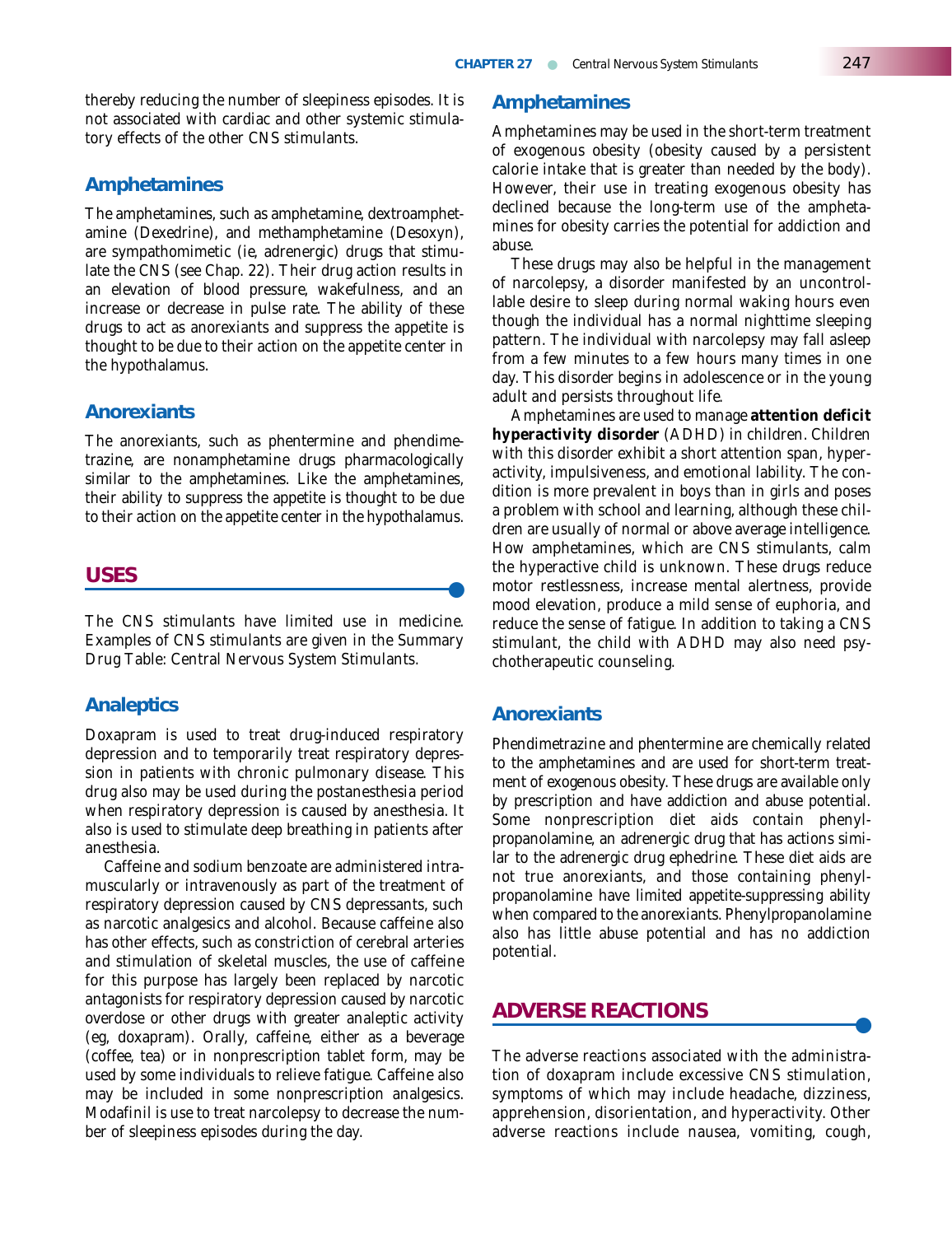|                                                             |                                                         | SUMMARY DRUG TABLE CENTRAL NERVOUS SYSTEM STIMULANTS                                                                                               |                                                                                                       |                                                                                                                                                               |
|-------------------------------------------------------------|---------------------------------------------------------|----------------------------------------------------------------------------------------------------------------------------------------------------|-------------------------------------------------------------------------------------------------------|---------------------------------------------------------------------------------------------------------------------------------------------------------------|
| <b>GENERIC NAME</b>                                         | <b>TRADE NAME\$*</b>                                    | <b>USES</b>                                                                                                                                        | <b>ADVERSE REACTIONS</b>                                                                              | <b>DOSAGE RANGES</b>                                                                                                                                          |
| <b>Analeptics</b>                                           |                                                         |                                                                                                                                                    |                                                                                                       |                                                                                                                                                               |
| caffeine<br>kaf-een'                                        | Caffedrine.<br>Stay Awake,<br>generic                   | Fatigue,<br>drowsiness, as<br>adjunct in analgesic<br>formulation,<br>respiratory depression                                                       | Palpitations, nausea,<br>vomiting, insomnia,<br>tachycardia, restlessness                             | 100-200 mg PO<br>q3-4h; caffeine and<br>sodium benzoate:<br>500 mg-1g IM, IV                                                                                  |
| doxapram HCL<br>docks'-a-pram                               | Dopram                                                  | Drug-induced<br>postanesthesia,<br>drug-induced<br>respiratory depression,<br>acute respiratory<br>insufficiency<br>superimposed on<br><b>COPD</b> | Dizziness, headache,<br>apprehension, disorientation,<br>nausea, cough, dyspnea,<br>urinary retention | 0.5-1 mg/kg IV                                                                                                                                                |
| modafinil<br>moe-daf'-in-ill                                | Provigil                                                | <b>Narcolepsy</b>                                                                                                                                  | Insomnia, nervousness,<br>headache, tachycardia,<br>anorexia, dizziness,<br>excitement                | 200-400 mg/d PO                                                                                                                                               |
| <b>Amphetamines</b>                                         |                                                         |                                                                                                                                                    |                                                                                                       |                                                                                                                                                               |
| amphetamine<br>sulfate<br>am-fet'-a-meen                    | generic                                                 | Narcolepsy, attention<br>deficit hyperactivity<br>disorder (ADHD),<br>exogenous obesity                                                            | Insomnia, nervousness,<br>headache, tachycardia,<br>anorexia, dizziness,<br>excitement                | Narcolepsy: 5-60 mg/d<br>PO in divided doses:<br>ADD: 5 mg BID,<br>increase by 10 mg/wk<br>until desired effect;<br>Obesity: 5-30 mg/d<br>PO in divided doses |
| dexmethylphenidate<br>dex-meth-thyl-fen-<br><i>i-date</i>   | <b>Focalin</b>                                          | <b>ADHD</b>                                                                                                                                        | Nervousness, insomnia,<br>loss of appetite, abdominal<br>pain, weight loss,<br>tachycardia, skin rash | 2.5 mg PO BID;<br>maximum dosage,<br>$20$ mg/d                                                                                                                |
| dextroamphetamine<br>sulfate<br>dex-troe-am-fet'-a-<br>meen | Dexedrine,<br>generic                                   | Narcolepsy, ADHD,<br>exogenous obesity                                                                                                             | Insomnia, nervousness,<br>headache, tachycardia,<br>anorexia, dizziness,<br>excitement                | Narcolepsy:<br>5-60 mg/d PO in<br>divided doses; ADD:<br>up to 40 mg/d PO;<br>obesity: 5-30 mg/d<br>PO in divided doses                                       |
| methamphetamine<br>meth-am-fet'-a-meen                      | Desoxyn                                                 | <b>ADHD</b>                                                                                                                                        | Insomnia, nervousness,<br>headache, tachycardia,<br>anorexia, dizziness,<br>excitement                | Up to 25 mg/d PO                                                                                                                                              |
| methylphenidate<br><b>HCL</b><br>meh-thyl-fen'-<br>ih-date  | Concerta,<br><b>Metadate</b><br>ER, Ritalin,<br>generic | <b>ADHD, narcolepsy</b>                                                                                                                            | Nervousness, insomnia,<br>anorexia, dizziness,<br>drowsiness, headache                                | 5-60 mg/day PO                                                                                                                                                |
| Pemoline<br>pem'-oh-leen                                    | Cylert                                                  | <b>ADHD</b>                                                                                                                                        | Insomnia, nervousness,<br>headache, tachycardia,                                                      | 37.5-112.5 mg/d PO                                                                                                                                            |

benzphetamine HCL Didrex Obesity Insomnia, nervousness, 25–50 mg PO<br>
benz-fe-ta-meen **Insomnia, nervousness, 25–50 mg PO**<br>
headache, dry mouth, 1-3 times/d

headache, tachycardia, anorexia, dizziness, excitement

headache, dry mouth, palpitations, tachycardia, anorexia, dizziness, excitement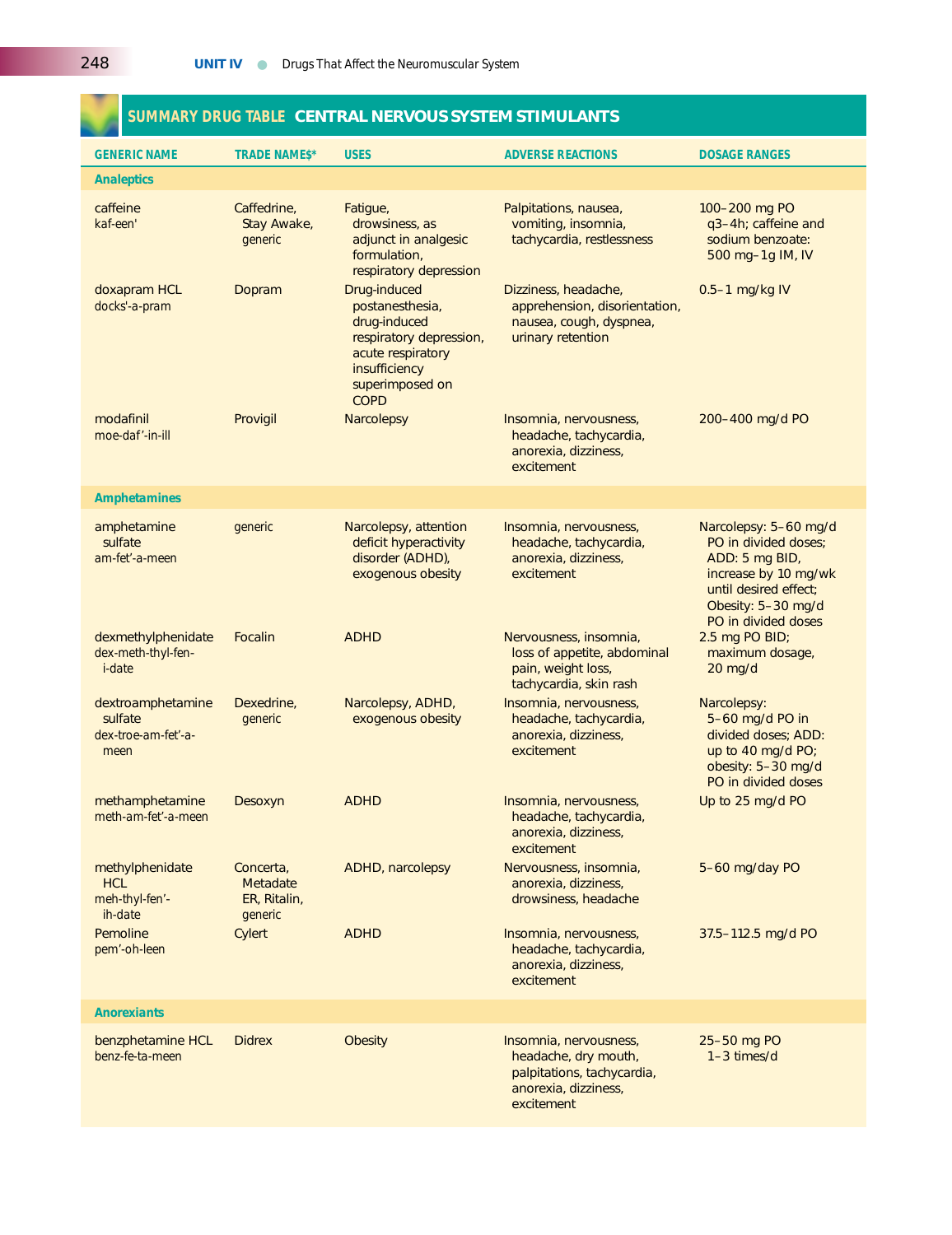| <b>GENERIC NAME</b>                                           | <b>TRADE NAMES*</b>              | <b>USES</b>    | <b>ADVERSE REACTIONS</b>                                                                                                                    | <b>DOSAGE RANGES</b>                                                                |
|---------------------------------------------------------------|----------------------------------|----------------|---------------------------------------------------------------------------------------------------------------------------------------------|-------------------------------------------------------------------------------------|
| diethylpropion<br><b>HCI</b><br>die-eth'-uhl-pro'-<br>pee-ahn | Tenuate,<br>generic              | <b>Obesity</b> | Insomnia, nervousness,<br>headache, palpitations,<br>tachycardia, anorexia,<br>dizziness, excitement                                        | Immediate release:<br>25 mg PO 3 times/d;<br>Sustained release:<br>75 mg once daily |
| phentermine HCI<br>fen-ter'-meen                              | lonamin.<br>Pro-Fast.<br>generic | <b>Obesity</b> | Insomnia, nervousness,<br>headache, tachycardia,<br>anorexia, dizziness,<br>excitement                                                      | 8 mg PO TID or<br>15-37.5 mg PO as<br>a single daily dose                           |
| sibutramine HCI<br>si-byoo-tra-meen                           | Meridia                          | <b>Obesity</b> | 5-15 mg PO once daily<br>Insomnia, palpitations,<br>headache, dry mouth,<br>nervousness, tachycardia,<br>anorexia, dizziness,<br>excitement |                                                                                     |

#### **SUMMARY DRUG TABLE CENTRAL NERVOUS SYSTEM STIMULANTS (***Continued***)**

\*The term *generic* indicates the drug is available in generic form.

dyspnea, urinary retention, and variations in the heart rate. Administration of caffeine and sodium benzoate may result in tachycardia, palpitations, nausea, and vomiting.

One of the chief adverse reactions associated with the amphetamines and anorexiants is overstimulation of the CNS, which may result in a variety of adverse reactions, including insomnia, tachycardia, nervousness, headache, anorexia, dizziness, and excitement. In some instances, the intensity of these reactions is dose dependent, but some individuals may experience an intense degree of these symptoms even with low doses. Other individuals experience few symptoms of CNS stimulation.

#### ❊**Nursing Alert**

*The amphetamines and anorexiants have abuse and addiction potential. Long-term use of amphetamines for obesity may result in tolerance to the drug and a tendency to increase the dose. Extreme psychological dependency may also occur.*

The amphetamines and anorexiants are recommended only for short-term use in selected patients for the treatment of exogenous obesity. When used for treatment of children with ADD, long-term use must be followed by gradual withdrawal of the drug.

## **CONTRAINDICATIONS** ●

The CNS stimulants are contraindicated in patients with known hypersensitivity or severe hypertension, in newborns, and in patients with epilepsy or convulsive states, pneumothorax, acute bronchial asthma, head injury, or stroke. In addition, the amphetamines are contraindicated in patients with hyperthyroidism and glaucoma. The anorexiants are classified as Pregnancy Category X and should not be used during pregnancy.

## **PRECAUTIONS**

The CNS stimulants are given cautiously in all patients, particularly because the use of these drugs can lead to physical dependence. Some individuals are especially sensitive to the effects of the CNS stimulants. The analeptics and amphetamines are Pregnancy Category B drugs and are not recommended during pregnancy, except when clearly needed. These drugs are used with extreme caution in patients with cardiovascular disease and in women during the early stages of pregnancy.

## **INTERACTIONS**

The amphetamines and the anorexiants should not be given during or within 14 days after administration of monoamine oxidase inhibitors (see Chap. 31) because the patient may experience hypertensive crisis and intracranial hemorrhage. When guanethidine is administered with the amphetamines or the anorexiants, the antihypertensive effect of guanethidine may decrease. Coadministration of the amphetamines or the anorexiants with the tricyclic antidepressants may decrease the effects of the amphetamines or the anorexiants.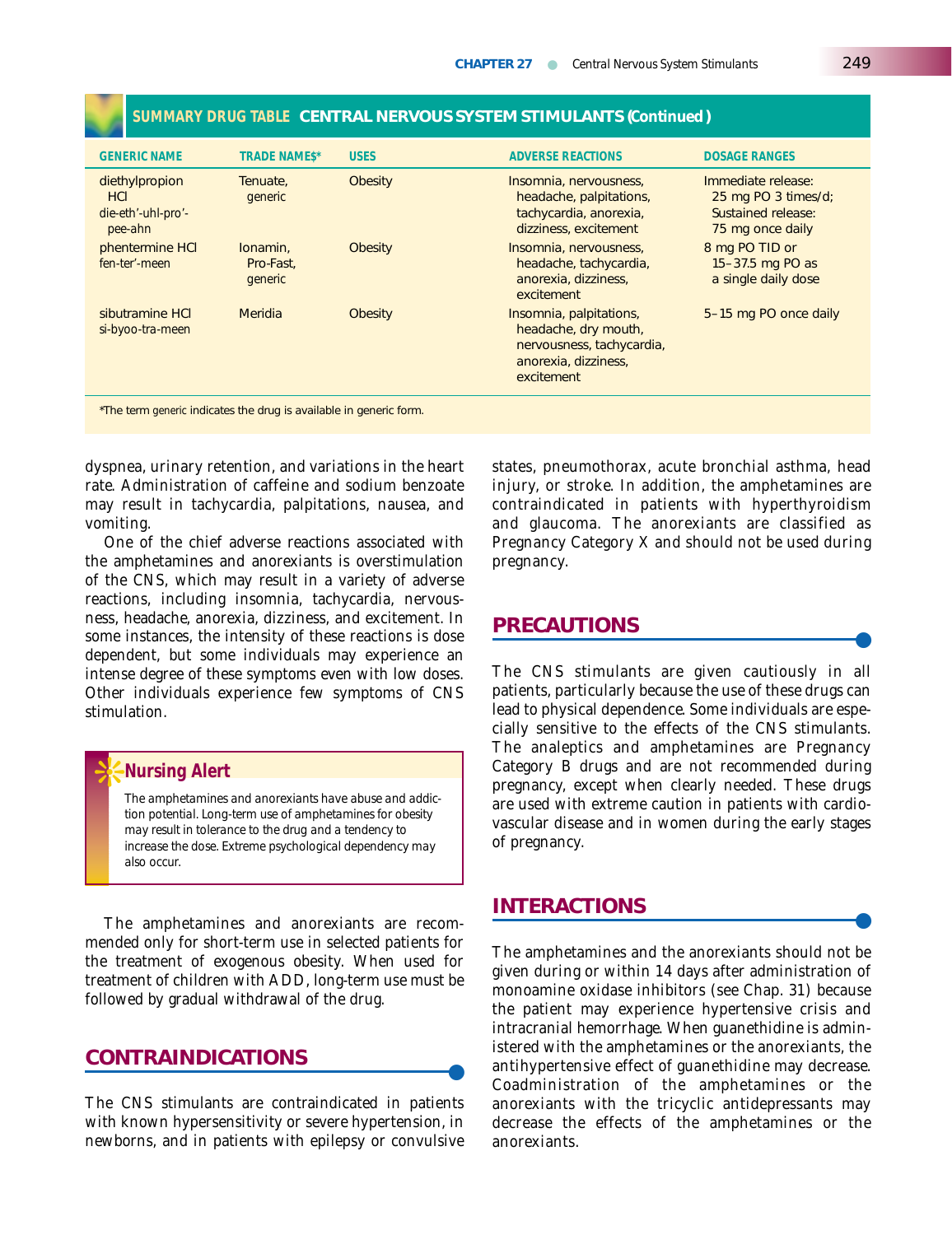#### ● **The Patient Receiving a Central Nervous System Stimulant**

#### **ASSESSMENT**

Assessment of the patient receiving a CNS stimulant depends on the drug, the patient, and the reason for administration.

#### *Preadministration Assessment*

The preadministration assessment depends on the type of CNS used and the reason for administration.

ANALEPTICS. When a CNS stimulant is prescribed for respiratory depression, initial patient assessments will include the blood pressure, pulse, and respiratory rate. It is important to note the depth of the respirations and any pattern to the respiratory rate, such as shallow respirations or alternating deep and shallow respirations. The nurse reviews recent laboratory tests (if any), such as arterial blood gas studies. Before administering the drug, the nurse ensures that the patient has a patent airway. Oxygen is usually administered before, during, and after drug administration.

AMPHETAMINES. When an amphetamine is prescribed for any reason, the nurse weighs the patient and takes the blood pressure, pulse, and respiratory rate before starting drug therapy.

The nurse should initially observe the child with ADD for the various patterns of abnormal behavior. The nurse records a summary of the behavior pattern in the patient's chart to provide a comparison with future changes that may occur during therapy.

ANOREXIANTS. When an anorexiant or amphetamine is used as part of the treatment of obesity, the drug is usually prescribed for outpatient use. The nurse obtains and records the blood pressure, pulse, respiratory rate, and weight before therapy is started.

#### *Ongoing Assessment*

The ongoing assessment depends on the type of CNS stimulant used and the reason for administration.

ANALEPTICS. After administration of an analeptic, the nurse carefully monitors the patient's respiratory rate and pattern until the respirations return to normal. The nurse monitors the level of consciousness, the blood pressure, and pulse rate at 5- to 15-minute intervals or as ordered by the primary health care provider. The nurse may draw blood for arterial blood gas analysis at intervals to determine the effectiveness of the analeptic, as well as the need for additional drug therapy. It is

**NURSING PROCESS** important to observe the patient for adverse drug reactions and to report their occurrence immediately to the primary health care provider.

> ATTENTION DEFICIT DISORDER. If the child is hospitalized, the nurse enters a daily summary of the child's behavior in the patient's record. This provides a record of the results of therapy.

> NARCOLEPSY. The nurse observes the patient with narcolepsy during daytime hours. If periods of sleep are noted, the nurse records the time of day they occur and their length.

> WEIGHT LOSS. When an amphetamine or anorexiant is prescribed for obesity, the nurse obtains the patient's weight and vital signs at the time of each outpatient visit.

#### **NURSING DIAGNOSES**

Drug-specific nursing diagnoses are highlighted in the Nursing Diagnoses Checklist. Other nursing diagnoses applicable to these drugs are discussed in depth in Chapter 4.

#### **PLANNING**

The expected outcomes for the patient depend on the reason for administration of a CNS stimulant but may include an optimal response to therapy, management of adverse drug reactions, and an understanding of the drug regimen.

#### **IMPLEMENTATION**

#### *Promoting an Optimal Response to Therapy*

Respiratory depression can be a serious event requiring administration of a respiratory stimulant. When an analeptic is administered, the nurse notes and records the rate, depth, and character of the respirations before the drug is given to provide a database for evaluation of the effectiveness of drug therapy. Oxygen is usually ordered for before and after administration of a respiratory stimulant. After administration, the nurse monitors respirations closely and records the effects of therapy.

When a CNS stimulant such as dextroamphetamine is administered to treat a child with ADD, the drug regimen will be periodically interrupted to determine if the child still exhibits the symptoms of ADD.

#### **Nursing Diagnoses Checklist**

- ✓ **Risk for Sleep Pattern Disturbance** related to hyperactivity, nervousness, insomnia, other (specify)
- ✓ **Risk for Injury** related to adverse drug effects (CNS stimulation, drug dependency, other [specify])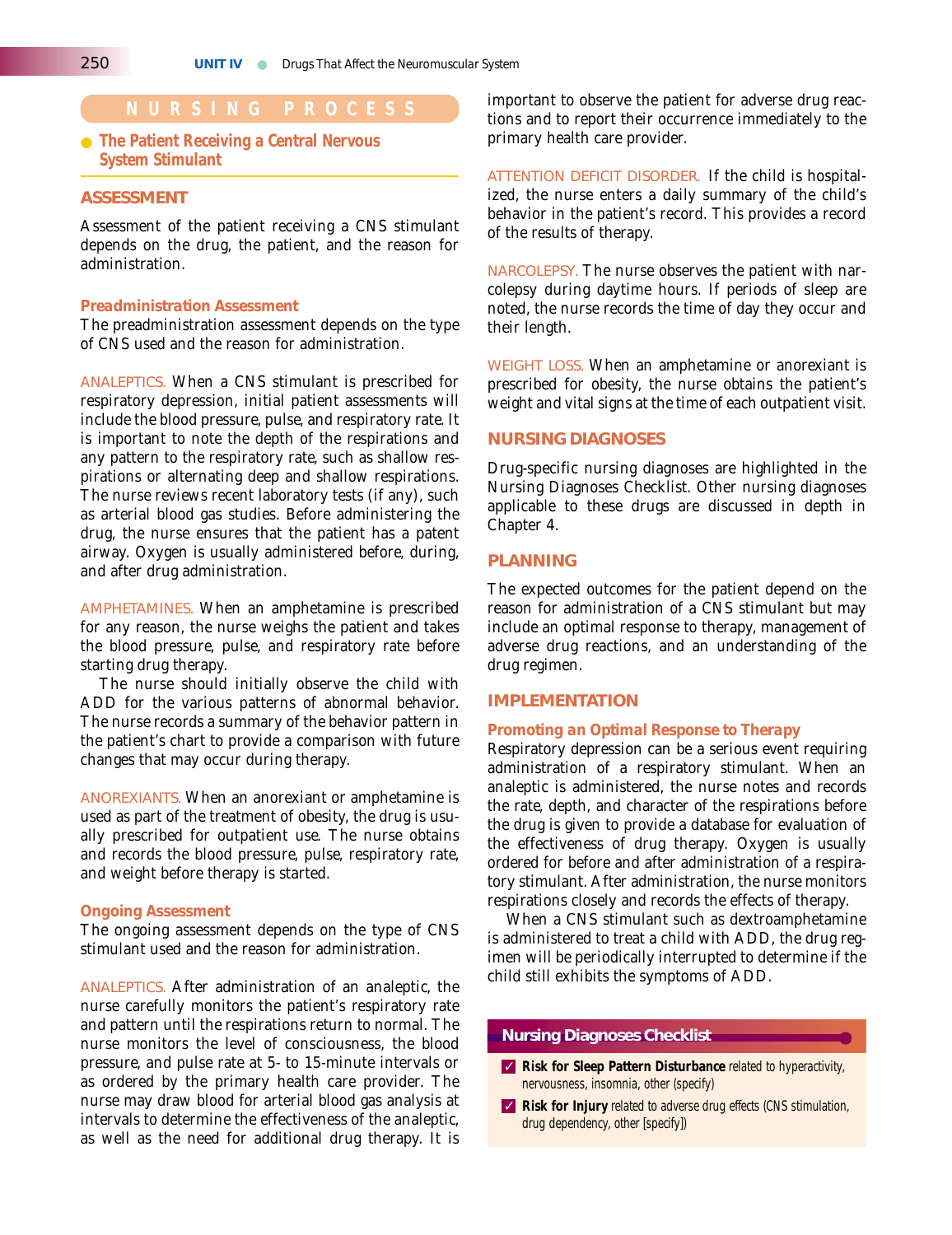#### *Monitoring and Managing Adverse Drug Reactions*

The adverse drug reactions that may occur with the use of an amphetamine, such as insomnia and a significant increase in blood pressure and pulse rate, may be serious enough to require discontinuation of the drug. In some instances, the adverse drug effects are mild and may even disappear during therapy. The nurse informs the primary care provider of all adverse reactions.

When use of the CNS stimulants causes insomnia, the nurse administers the drug early in the day (when possible) to diminish sleep disturbances. The patient is encouraged not to nap during the day. Other stimulants, such as coffee, tea, or cola drinks, are avoided. In some patients, nervousness, restlessness, and palpitations may occur. The vital signs are checked every 6 to 8 hours or more often if tachycardia, hypertension, or palpitations occur. Many times these adverse reactions will diminish with continued use as tolerance develops. If tolerance develops, the dosage is not increased.

## **SK** Gerontologic Alert

*Older adults are especially sensitive to the effects of the CNS stimulants and may exhibit excessive anxiety, nervousness, insomnia, and mental confusion. Cardiovascular disorders, common in the older adult, may be worsened by the CNS stimulants. Careful monitoring is important because the presence of these reactions may result in the need to discontinue use of the drug.*

Nausea and vomiting may occur with the administration of an analeptic; therefore, the nurse should keep a suction machine nearby should vomiting occur. Urinary retention may be seen with the administration of doxapram; therefore, the nurse measures intake and output and notifies the primary health care provider if the patient is unable to void or the bladder appears distended on palpation.

Long-term treatment with the CNS stimulants can retard growth in children. Children on long-term treatment with the CNS drugs require frequent height and weight measurements to monitor growth. Intermittent therapy is usually advised to prevent tolerance to the drug and to minimize the effect on growth and the development of tolerance.

#### *Educating the Patient and Family*

The nurse explains the therapeutic regimen and adverse drug reactions to the patient and family. The type of information included in the teaching plan will depend on the drug and the reason for its use. It is important to emphasize the importance of following the recommended dosage schedule. The nurse may include the following additional teaching points:

- Attention deficit disorder: Give the drug in the morning 30 to 45 minutes before breakfast and before lunch. Do not give the drug in the afternoon. Pemoline is given once daily in the morning. Therapeutic response of pemoline may take 3 to 4 weeks. Insomnia and anorexia usually disappear during continued therapy. Write a daily summary of the child's behavior, including periods of hyperactivity, general pattern of behavior, socialization with others, and attention span. Bring this record to each primary health care provider or clinic visit because this record may help the primary health care provider determine future drug dosages or additional treatment modalities. The primary health care provider may prescribe that the drug be given only on school days when high levels of attention and performance are necessary.
- Narcolepsy: Keep a record of the number of times per day that periods of sleepiness occur, and bring this record to each visit to the primary health care provider or clinic.
- Amphetamines and anorexiants: These drugs are taken early in the day to avoid insomnia. Do not increase the dose or take the drug more frequently, except on the advice of a primary health care provider. These drugs may impair the ability to drive or perform hazardous tasks and may mask extreme fatigue. If dizziness, light-headedness, anxiety, nervousness, or tremors occur, contact the primary care provider. Avoid or decrease the use of coffee, tea, and carbonated beverages containing caffeine (see Patient and Family Teaching Checklist: Using Anorexiants for Weight Loss).
- Caffeine (oral, nonprescription): Avoid the use of oral caffeine-containing products to stay awake if there is a history of heart disease, high blood pressure, or stomach ulcers. These products are intended for occasional use and should not be used if heart palpitations, dizziness, or light-headedness occurs.

#### **EVALUATION**

- The parent or child reports that the child's behavior and school performance are improved.
- The patient reports fewer episodes of inappropriate sleep patterns.
- Adverse reactions are identified and managed through appropriate nursing interventions.
- The patient complies with the prescribed drug regimen.
- The patient and family demonstrate an understanding of the drug regimen.
- The patient verbalizes the importance of complying with the prescribed therapeutic regimen.